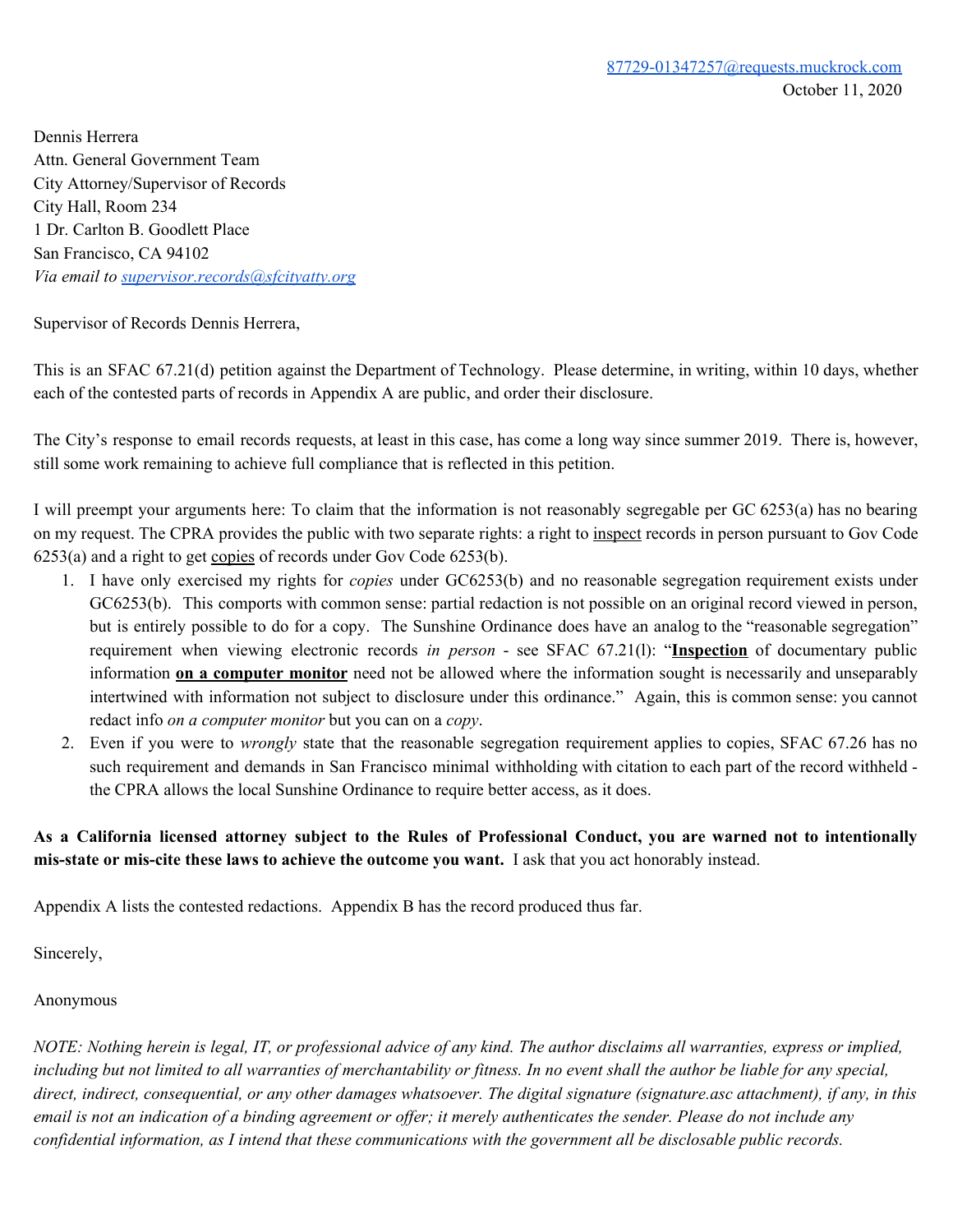## **APPENDIX A - Challenged Redactions**

All examples are non-exhaustive. We do not waive production of any record or part of record not mentioned below, nor do we concede that unmentioned records or parts of records are exempt or not public records.

NOTE: Nothing herein is legal, IT, or professional advice of any kind. The author disclaims all warranties, express or implied, including but not limited to all warranties of merchantability or fitness. In no event shall the author be liable for any special, direct, indirect, consequential, or any other damages whatsoever. The digital signature (signature.asc attachment), if any, in this email is not an indication of a binding agreement or offer; it merely authenticates the sender. Please do not include any confidential information, as I intend that these communications with the government all be disclosable public records.

- 1. A single City Govt email address (almost certainly hank heckel@sfgov.org) has been improperly withheld under the line labeled "Return-Path". It is the electronic analogue to a return address on a mail envelope - i.e. where to send. As long as it is a govt email address, and not a personal one (unless that personal address is used to conduct public business), it is disclosable. Source: https://tools.ietf.org/pdf/rfc5321.pdf, page 58.
- 2. The date/timestamp of receipt of the email has been improperly withheld under the lines labeled Received. Source: https://tools.ietf.org/pdf/rfc5321.pdf, page 59-60
- 3. The Content-Type and MIME-Version (indicators of the format of the record) should be released. Source: https://tools.ietf.org/html/rfc2045#section-5, https://tools.ietf.org/html/rfc2045#section-4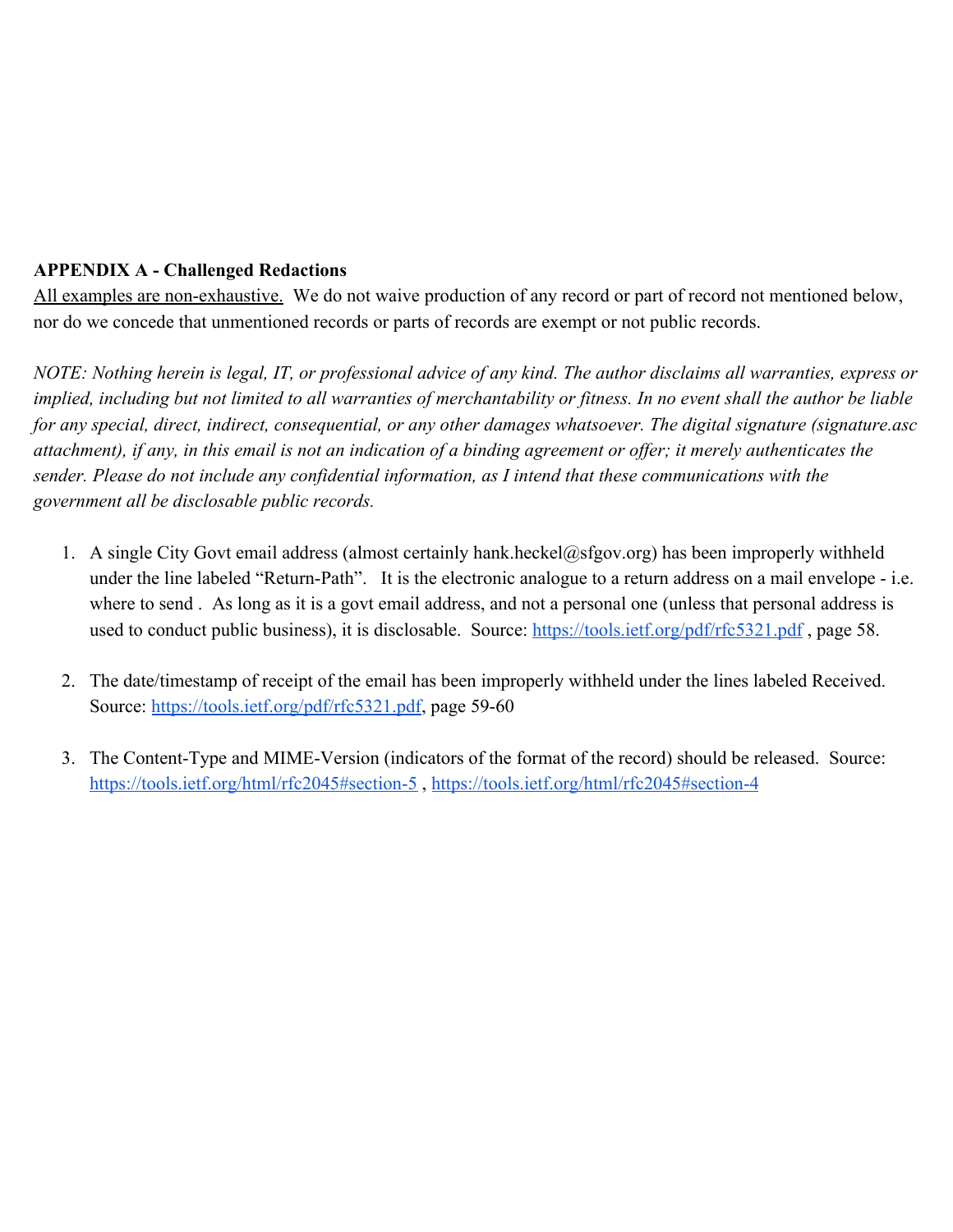## **Following up**

## Heckel, Hank (MYR)

Fri 10/11/2019 11:46 AM

#### **To:** Makstman, Michael (TIS) <Michael.Makstman@sfgov.org>

Hi Mike,

Could you give me a call when you have a chance?

Thanks,

Hank Heckel Compliance Officer Office of Mayor London N. Breed City and County of San Francisco (415) 554-4796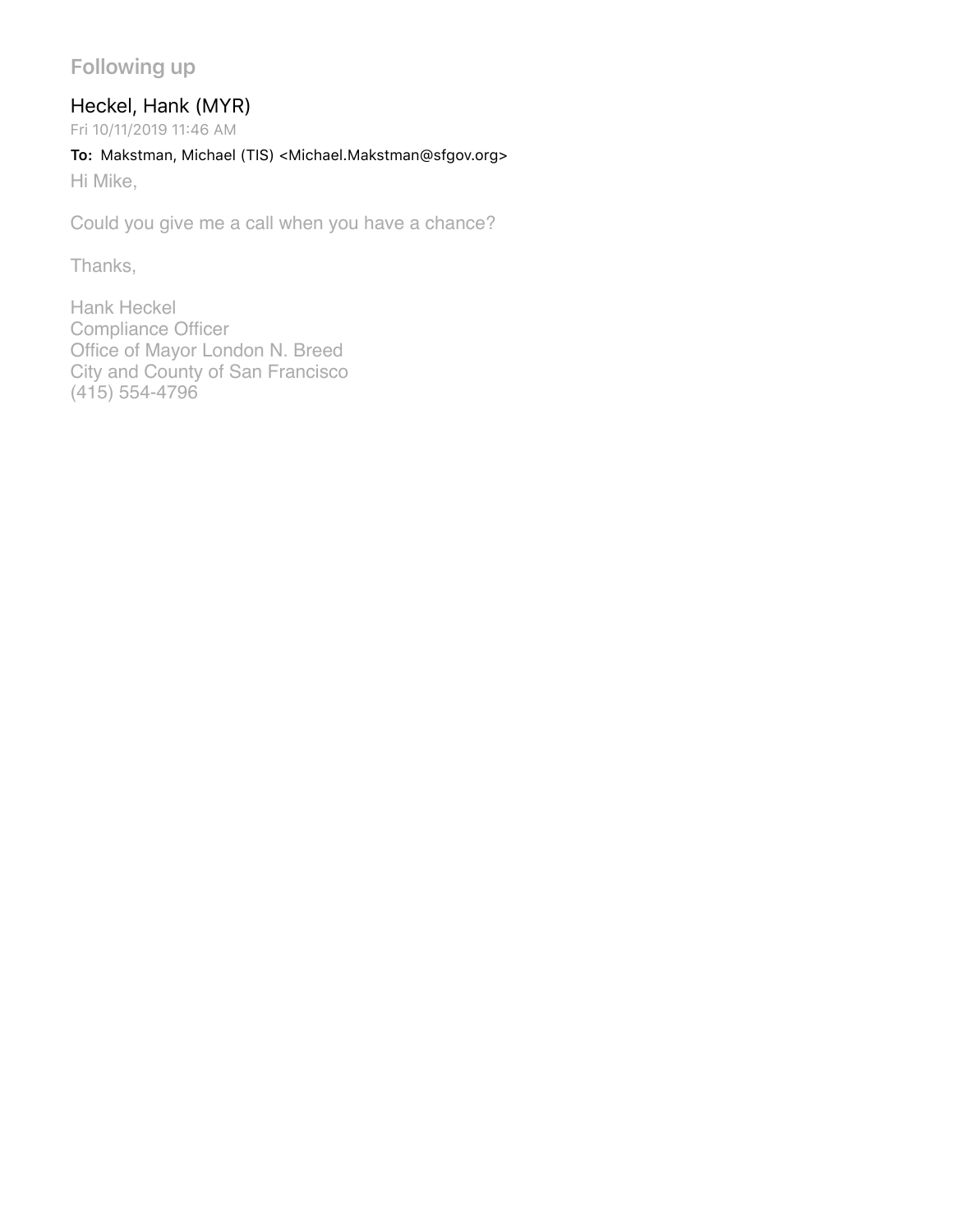| Received:                                                                                                                                                                                                |  |  |  |  |
|----------------------------------------------------------------------------------------------------------------------------------------------------------------------------------------------------------|--|--|--|--|
| Information Security Cal. Govt. Code 6254.19                                                                                                                                                             |  |  |  |  |
| Authentication-Results:<br>Information Security Cal. Govt. Code 6254.19                                                                                                                                  |  |  |  |  |
| Received:                                                                                                                                                                                                |  |  |  |  |
|                                                                                                                                                                                                          |  |  |  |  |
| Information Security Cal. Govt. Code 6254.19                                                                                                                                                             |  |  |  |  |
| Received:                                                                                                                                                                                                |  |  |  |  |
|                                                                                                                                                                                                          |  |  |  |  |
| Content-Type:<br>Information Security Cal. Govt. Code 6254.19                                                                                                                                            |  |  |  |  |
| From: "Heckel, Hank (MYR)" < hank.heckel@sfgov.org>                                                                                                                                                      |  |  |  |  |
| To: "Makstman, Michael (TIS)" <michael.makstman@sfgov.org></michael.makstman@sfgov.org>                                                                                                                  |  |  |  |  |
| Subject: Following up                                                                                                                                                                                    |  |  |  |  |
| Thread-Topic: Following up Thread-Index: AdWAZDJmu6AUfAeiQo6Ywy1jmWNINg==                                                                                                                                |  |  |  |  |
| Date: Fri, 11 Oct 2019 18:46:35 +0000                                                                                                                                                                    |  |  |  |  |
| Message-ID:                                                                                                                                                                                              |  |  |  |  |
| <mw2pr0901mb3722a5b4a4ee4987bff97284eb970@mw2pr0901mb3722.namprd09.prod.< td=""><td></td></mw2pr0901mb3722a5b4a4ee4987bff97284eb970@mw2pr0901mb3722.namprd09.prod.<>                                     |  |  |  |  |
| outlook.com>                                                                                                                                                                                             |  |  |  |  |
| Accept-Language: en-US                                                                                                                                                                                   |  |  |  |  |
| Content-Language: en-US                                                                                                                                                                                  |  |  |  |  |
| X-MS-Has-Attach:                                                                                                                                                                                         |  |  |  |  |
| X-MS-Exchange-Organization-SCL: Information Security Cal. Govt. Code 6254.19<br>X-MS-TNEF-Correlator:                                                                                                    |  |  |  |  |
|                                                                                                                                                                                                          |  |  |  |  |
| Information Security Cal. Govt. Code 6254.19                                                                                                                                                             |  |  |  |  |
| MIME-Version: Information Security Cal. Govt. Code 6254.19                                                                                                                                               |  |  |  |  |
| X-MS-Exchange-Organization-MessageDirectionality:<br>Information Security Cal. Govt. Code 6254.19                                                                                                        |  |  |  |  |
| X-MS-Exchange-Organization-AuthSource:<br>Information Security Cal. Govt. Code 6254.19                                                                                                                   |  |  |  |  |
| X-MS-Exchange-Organization-AuthAs: Information Security Cal. Govt.                                                                                                                                       |  |  |  |  |
| Information Security Cal. Govt. Code 6254.19<br>X-MS-Exchange-Organization-AuthMechanism:                                                                                                                |  |  |  |  |
| X-Originating-IP: Information Security Cal. Govt. Code 6254.19                                                                                                                                           |  |  |  |  |
| X-MS-Exchange-Organization-Network-Message-Id:<br>Information Security Cal. Govt. Code 6254.19                                                                                                           |  |  |  |  |
| Information Security Cal. Govt. Code 6254.19<br>X-MS-PublicTrafficType:                                                                                                                                  |  |  |  |  |
| Information Security Cal. Govt. Code<br>Return-Path:                                                                                                                                                     |  |  |  |  |
| X-MS-Exchange-Organization-ExpirationStartTime:<br>Information Security Cal. Govt. Code 6254.19<br>X-MS-Exchange-Organization-ExpirationStartTimeReason:<br>Information Security Cal. Govt. Code 6254.19 |  |  |  |  |
| Information Security Cal. Govt. Code 6254.19<br>X-MS-Exchange-Organization-ExpirationInterval:                                                                                                           |  |  |  |  |
| X-MS-Exchange-Organization-ExpirationIntervalReason: OriginalSubmit                                                                                                                                      |  |  |  |  |
| X-MS-Office365-Filtering-Correlation-Id:<br>Information Security Cal. Govt. Code 6254.19                                                                                                                 |  |  |  |  |
| Information Security Cal. Govt. Code 6254.19<br>X-MS-Office365-Filtering-HT:                                                                                                                             |  |  |  |  |
| X-MS-TrafficTypeDiagnostic:<br>Information Security Cal. Govt. Code 6254.19                                                                                                                              |  |  |  |  |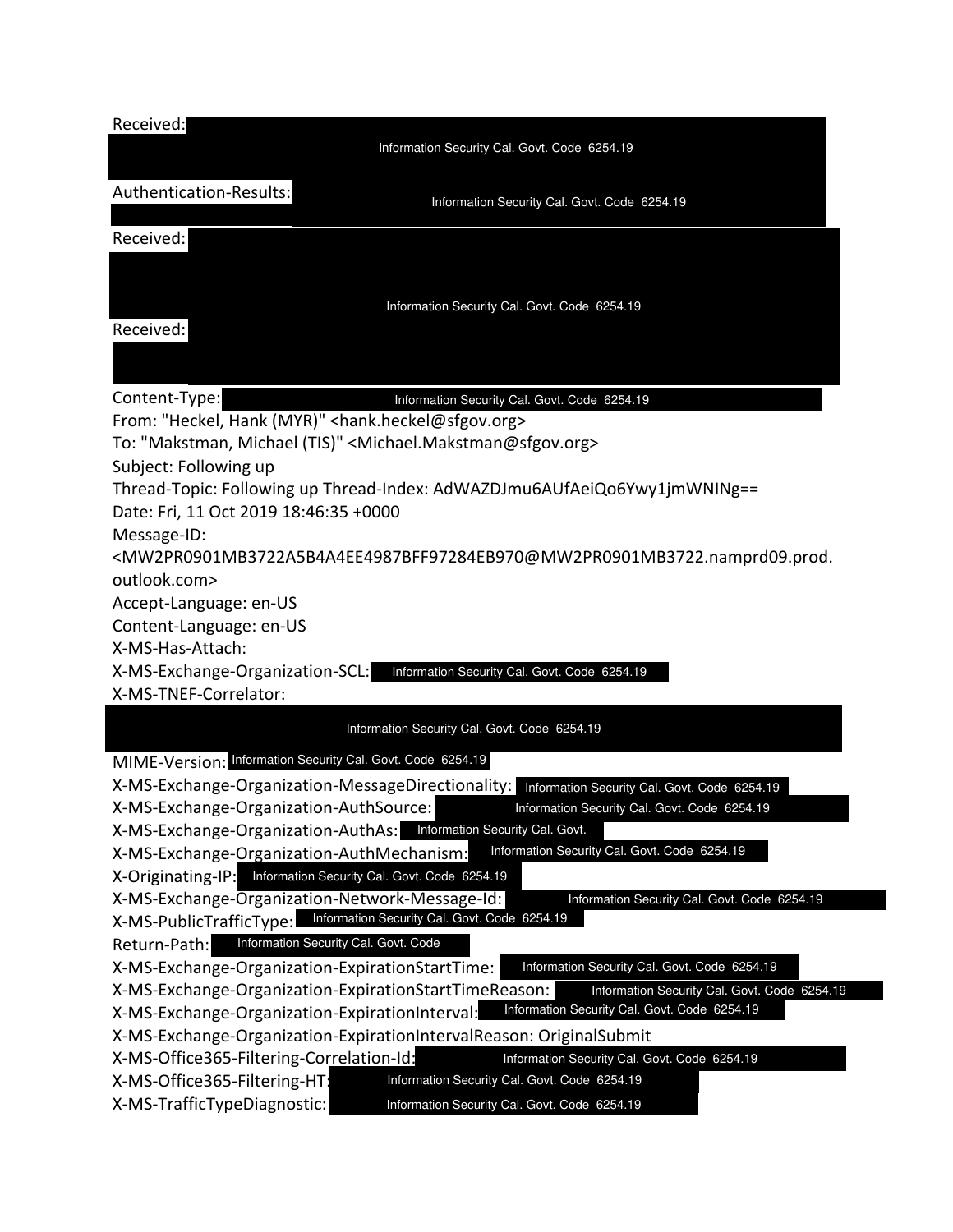| X-MS-Oob-TLC-OOBClassifiers:<br>Information Security Cal. Govt. Code 6254.19                       |  |  |  |
|----------------------------------------------------------------------------------------------------|--|--|--|
| Information Security Cal. Govt. Code 6254.19                                                       |  |  |  |
| Information Security Cal. Govt. Code 6254.19<br>1;SRVR:                                            |  |  |  |
| Infor LANG: InforX-Microsoft-Antispam: Information Security Cal.                                   |  |  |  |
| X-MS-Exchange-CrossTenant-OriginalArrivalTime: Information Security Cal. Govt. Code 6254.19        |  |  |  |
| X-MS-Exchange-CrossTenant-FromEntityHeader: Information Security Cal. Govt. Code 6254.19           |  |  |  |
| X-MS-Exchange-CrossTenant-Id: Information Security Cal. Govt. Code 6254.19                         |  |  |  |
| Information Security Cal. Govt. Code 6254.19<br>X-MS-Exchange-CrossTenant-Network-Message-Id:      |  |  |  |
| X-MS-Exchange-CrossTenant-MailboxType:<br>Information Security Cal. Govt. Code 6254.19             |  |  |  |
| UserPrincipalName:                                                                                 |  |  |  |
| Information Security Cal. Govt. Code 6254.19                                                       |  |  |  |
| Information Security Cal. Govt. Code 6254.19<br>X-MS-Exchange-Transport-CrossTenantHeadersStamped: |  |  |  |
| X-MS-Exchange-Transport-EndToEndLatency:<br>Information Security Cal. Govt. Code 6254.19           |  |  |  |
| X-MS-Exchange-Processed-By-BccFoldering:<br>Information Security Cal. Govt. Code 6254.19           |  |  |  |
| X-Microsoft-Antispam-Mailbox-Delivery:                                                             |  |  |  |
| Information Security Cal. Govt. Code 6254.19                                                       |  |  |  |
| Microsoft-Antispam-Message-Info:                                                                   |  |  |  |
|                                                                                                    |  |  |  |
|                                                                                                    |  |  |  |
| Information Security Cal. Govt. Code 6254.19                                                       |  |  |  |
|                                                                                                    |  |  |  |

Heckel, Hank (MYR) Fri 10/11/2019 11:46 AM To:Makstman, Michael (TIS)

Hi Mike,

Could you give me a call when you have a chance?

Thanks,

Hank Heckel Compliance Officer Office of Mayor London N. Breed City and County of San Francisco (415) 554-4796